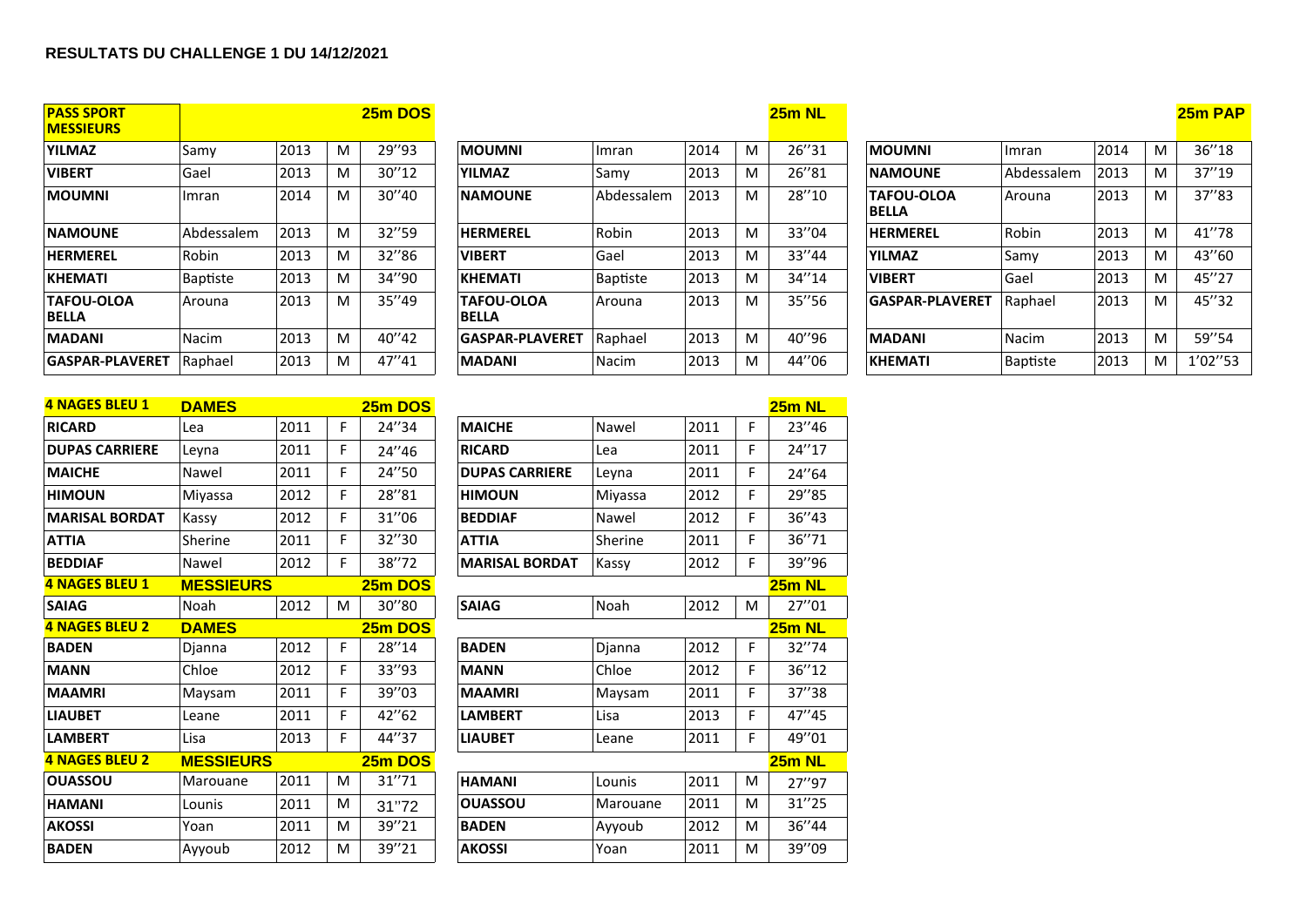| <b>4 NAGES JAUNE 1</b>            | <b>DAMES</b>        |      |    | 25m DOS        |                                   |                     |      |    | 25m NL  |
|-----------------------------------|---------------------|------|----|----------------|-----------------------------------|---------------------|------|----|---------|
| <b>AMARA</b>                      | Nawel               | 2011 | F  | 38"40          | <b>AMARA</b>                      | Nawel               | 2011 | F  | 38"58   |
| <b>ECH-CHEIKH</b>                 | Wassila             | 2012 | F  | 44"45          | <b>ECH-CHEIKH</b>                 | Wassila             | 2012 | F  | 44"47   |
| <b>GEORGES</b>                    | Alicia              | 2012 | F  | 50"78          | <b>GEORGES</b>                    | Alicia              | 2012 | F  | 47"01   |
| <b>FARID</b>                      | Rayhana             | 2013 | F. | 52"79          | <b>FARID</b>                      | Rayhana             | 2013 | F  | 55"31   |
| <b>4 NAGES JAUNE 1</b>            | <b>MESSIEURS</b>    |      |    | 25m DOS        |                                   |                     |      |    | 25m NL  |
| <b>KANTE</b>                      | Djaily              | 2012 | M  | 57"08          | <b>KANTE</b>                      | Djaily              | 2012 | M  | 41"80   |
| <b>LOYER</b>                      | Alexis              | 2013 | м  | 58"20          | <b>LOYER</b>                      | Alexis              | 2013 | м  | 45"25   |
| <b>ALTUN</b>                      | Mohammed-<br>Yassin | 2012 | M  | 59"68          | <b>ALTUN</b>                      | Mohammed-<br>Yassin | 2012 | M  | 57"59   |
| <b>4 NAGES JAUNE 2</b>            | <b>DAMES</b>        |      |    | 25m DOS        |                                   |                     |      |    | 25m NL  |
| <b>AMROU</b>                      | Assmaa              | 2012 | F  | 41''13         | <b>AMROU</b>                      | Assmaa              | 2012 | F  | 44"56   |
| <b>BELLOT-PATURET</b>             | Nawel               | 2012 | F  | 41"87          | <b>BELLOT-PATURET</b>             | Nawel               | 2012 | F  | 47"91   |
| <b>SIVARAJAH</b>                  | Alicia              | 2011 | F  | 45"44          | <b>SIVARAJAH</b>                  | Alicia              | 2011 | F. | 50"53   |
| <b>OUDHAI</b>                     | Maram               | 2012 | F. | 1'14''15       |                                   |                     |      |    |         |
| <b>4 NAGES JAUNE 2</b>            | <b>MESSIEURS</b>    |      |    | 25m DOS        |                                   |                     |      |    | 25m NL  |
| <b>BOUCHOUICHA</b>                | Yosri               | 2011 | M  | 41"48          | <b>BOUCHOUICHA</b>                | Yosri               | 2011 | M  | 33"97   |
| <b>BOULENGIER</b>                 | Alexandre           | 2012 | M  | 53"08          | <b>BOULENGIER</b>                 | Alexandre           | 2012 | M  | 46"46   |
| <b>ATTOUMANI</b><br><b>THOMAS</b> | Zohran              | 2012 | M  | 1'09"71        | <b>ATTOUMANI</b><br><b>THOMAS</b> | Zohran              | 2012 | M  | 1'10''1 |
| <b>4 NAGES JAUNE 3</b>            | <b>MESSIEURS</b>    |      |    | <b>25m DOS</b> |                                   |                     |      |    | 25m NL  |
| <b>ZITA</b>                       | Thymeo              | 2011 | M  | 43"14          | <b>ZITA</b>                       | Thymeo              | 2011 | M  | 37"44   |
|                                   |                     |      |    |                |                                   |                     |      |    |         |

|                       |                     |      |   | $25m$ NL      |
|-----------------------|---------------------|------|---|---------------|
| <b>AMARA</b>          | Nawel               | 2011 | F | 38"58         |
| <b>ECH-CHEIKH</b>     | Wassila             | 2012 | F | 44"47         |
| <b>GEORGES</b>        | Alicia              | 2012 | F | 47"01         |
| <b>FARID</b>          | Rayhana             | 2013 | F | 55"31         |
|                       |                     |      |   | <b>25m NL</b> |
| <b>KANTE</b>          | Djaily              | 2012 | м | 41"80         |
| <b>LOYER</b>          | Alexis              | 2013 | М | 45"25         |
| <b>ALTUN</b>          | Mohammed-<br>Yassin | 2012 | м | 57"59         |
|                       |                     |      |   | $25m$ NL      |
| <b>AMROU</b>          | Assmaa              | 2012 | F | 44"56         |
| <b>BELLOT-PATURET</b> | Nawel               | 2012 | F | 47"91         |
| <b>SIVARAJAH</b>      | Alicia              | 2011 | F | 50''53        |

| <u>UUDI IAI</u>                   | <u>ivial alli</u> | ZUIZ |   | 1 14 IJ |                                   |           |      |   |          |
|-----------------------------------|-------------------|------|---|---------|-----------------------------------|-----------|------|---|----------|
| 4 NAGES JAUNE 2                   | <b>MESSIEURS</b>  |      |   | 25m DOS |                                   |           |      |   | 25m NL   |
| <b>BOUCHOUICHA</b>                | Yosri             | 2011 | M | 41"48   | <b>BOUCHOUICHA</b>                | Yosri     | 2011 | м | 33"97    |
| <b>BOULENGIER</b>                 | Alexandre         | 2012 | M | 53"08   | <b>BOULENGIER</b>                 | Alexandre | 2012 | м | 46′′46   |
| <b>ATTOUMANI</b><br><b>THOMAS</b> | Zohran            | 2012 | M | 1'09"71 | <b>ATTOUMANI</b><br><b>THOMAS</b> | Zohran    | 2012 | м | 1'10''12 |
| 4 NAGES JAUNE 3                   | <b>MESSIEURS</b>  |      |   | 25m DOS |                                   |           |      |   | 25m NL   |
| <b>ZITA</b>                       | Thymeo            | 2011 | M | 43"14   | <b>ZITA</b>                       | Thymeo    | 2011 | м | 37''44   |

| <b>4 NAGES VERT 1</b> | <b>DAMES</b>        |      |   | 25m DOS        |
|-----------------------|---------------------|------|---|----------------|
| <b>ELBAZ</b>          | Sakina              | 2014 | F | 1'15''00       |
| <b>4 NAGES VERT 1</b> | <b>MESSIEURS</b>    |      |   | <b>25m DOS</b> |
| <b>AYED</b>           | Muhammad-<br>Imrame | 2012 | м | 52''21         |
| <b>AYED</b>           | Haytham             | 2013 | м | 53"68          |
| <b>4 NAGES VERT 2</b> | <b>DAMES</b>        |      |   | 25m DOS        |
| <b>GERMANY</b>        | Anaelle             | 2011 | F | 39"88          |
| <b>MBANDA-BALE</b>    | Augusthy            | 2013 | F | 45"93          |
| <b>MOULIA</b>         | Chloe               | 2014 | F | 1'02"85        |
| <b>BENETEAU</b>       | Sophia              | 2013 | F | 1'07"30        |
| <b>CISSE</b>          | Lena                | 2013 | F | 1'15''09       |
| <b>CISSE</b>          | Louise              | 2014 | F | 1'23''33       |
| <b>AIT SALAH</b>      | Malak               | 2014 | F | 1'45''22       |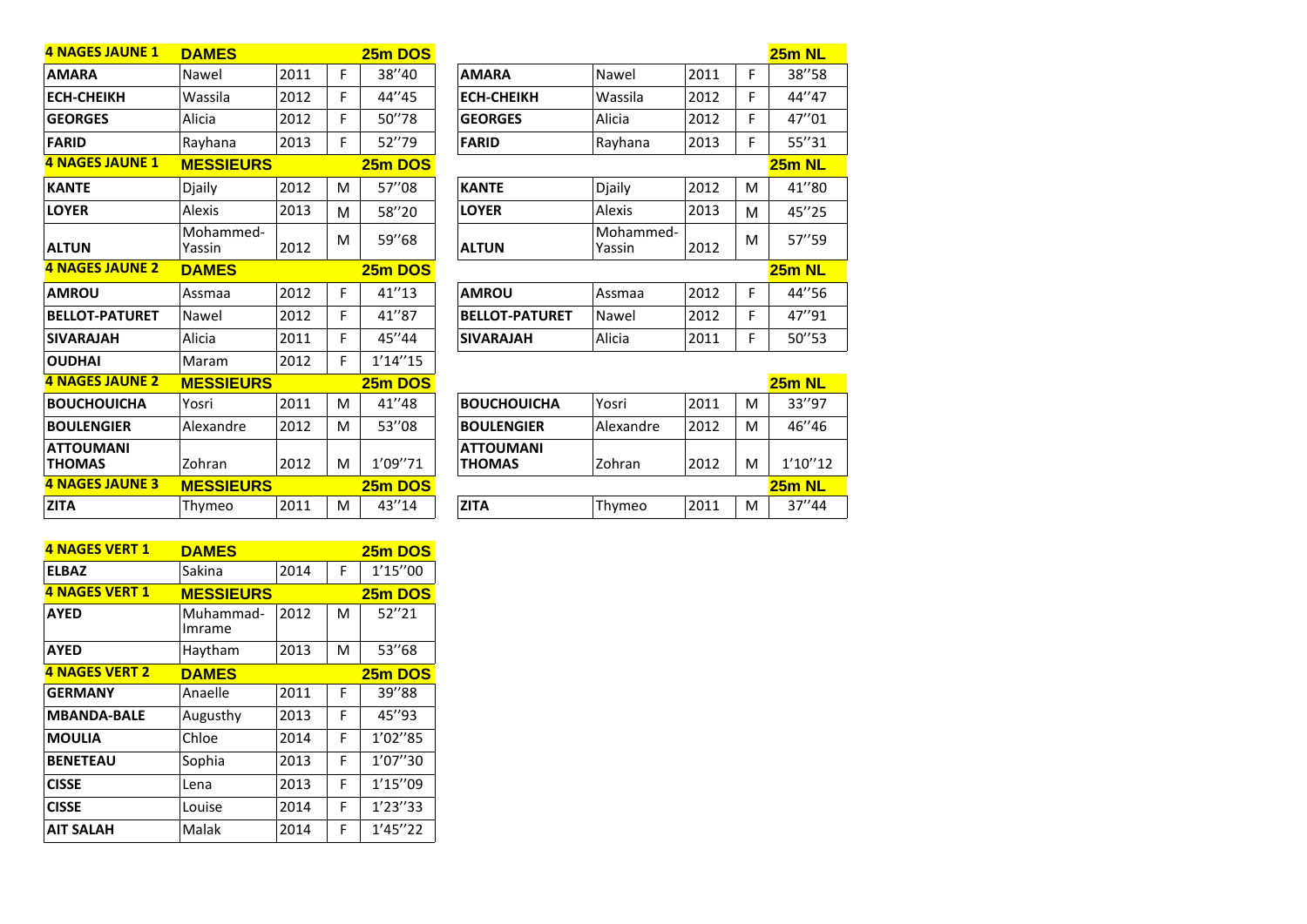| <b>4 NAGES VERT 2</b>  | <b>MESSIEURS</b> |      |   | 25m DOS |
|------------------------|------------------|------|---|---------|
| <b>AHOURE</b>          | Elian            | 2012 | M | 52"09   |
| <b>YOUSFI</b>          | Abdullah         | 2013 | м | 1'06"74 |
| <b>4 NAGES VERT 3</b>  | <b>DAMES</b>     |      |   | 25m DOS |
| <b>LHERMENIER</b>      | Alicia           | 2012 | F | 38"85   |
| <b>AGAD</b>            | Lea              | 2013 | F | 47"60   |
| <b>BERNABE</b>         | Lena             | 2013 | F | 48"33   |
| 4 NAGES VERT 3         | <b>MESSIEURS</b> |      |   | 25m DOS |
| <b>QUEROL</b>          | Raphael          | 2013 | M | 53"39   |
| 4 NAGES VERT 4         | <b>MESSIEURS</b> |      |   | 25m DOS |
| <b>GULSEN</b>          | Melik            | 2012 | M | 59''90  |
| <b>BLANC3</b>          | <b>DAMES</b>     |      |   | 25m DOS |
| <b>BAALI-CHERIF</b>    | Alicia           | 2014 | F | 57''95  |
| <b>LE GALL</b>         | Nolwenn          | 2015 | F | 1'18"94 |
| <b>SAUV NAGE 1</b>     | <b>DAMES</b>     |      |   | 25m DOS |
| <b>LAVOINE</b>         | Jasmine          | 2013 | F | 38"92   |
| <b>PASCUAL</b>         | Jade             | 2015 | F | 44"72   |
| <b>ROLLAND</b>         | Jade             | 2015 | F | 49"83   |
| <b>BECHIRI</b>         | Victoria         | 2016 | F | 1'00"85 |
| <b>KIFOUCHE</b>        | Hanna            | 2015 | F | 1'09"64 |
| <b>SAUV NAGE 1</b>     | <b>MESSIEURS</b> |      |   | 25m DOS |
| <b>SIVARAJAH</b>       | Arjun            | 2014 | M | 46"19   |
| <b>HIMOUN</b>          | Ismail           | 2015 | м | 54"65   |
| <b>OUASSOU</b>         | Zakaria          | 2014 | м | 1'08"76 |
| <b>SAUV NAGE 2</b>     | <b>DAMES</b>     |      |   | 25m DOS |
| <b>AMARA</b>           | Asma             | 2014 | F | 38"36   |
| <b>GROULT</b>          | <b>Berenice</b>  | 2014 | F | 39"56   |
| <b>NUNES</b>           | Inaya            | 2014 | F | 45"18   |
| <b>FOULAIN</b>         | Gabrielle        | 2015 | F | 53"13   |
| <b>SAUV NAGE 2</b>     | <b>MESSIEURS</b> |      |   | 25m DOS |
| <b>KANTE</b>           | Ayoub            | 2014 | M | 36"14   |
| YANG                   | Logan            | 2014 | M | 36"32   |
| <b>GAMAR</b>           | Kallil           | 2013 | м | 38"19   |
| <b>BENSAIDANE</b>      | Yanis            | 2014 | M | 44"49   |
| <b>LE SAUX</b>         | Raphael          | 2014 | M | 48"69   |
| <b>VALENTIN-SCHRUB</b> | Eden             | 2016 | M | 1'30"76 |